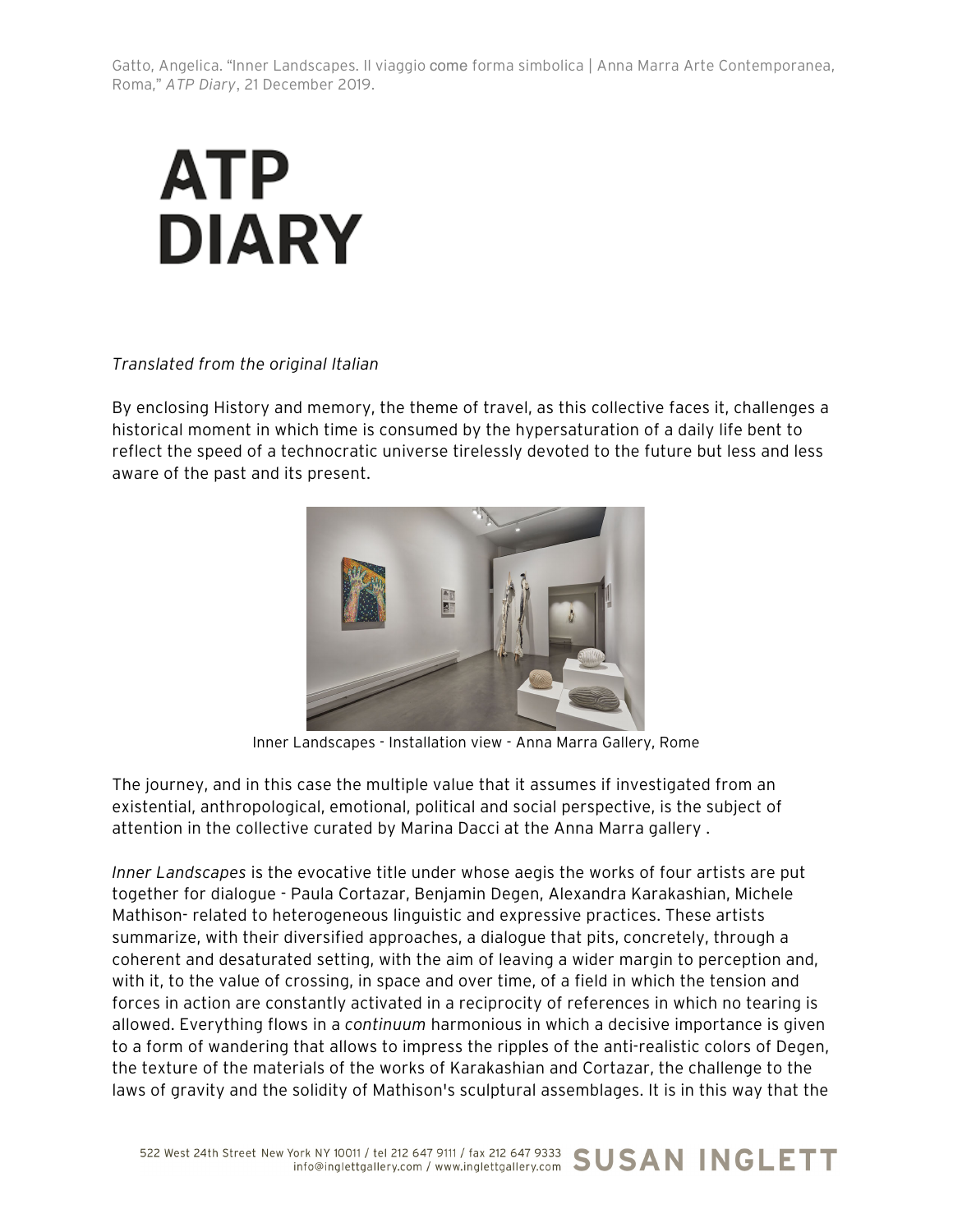journey becomes for the artists an open symbolic form with an aesthetic and ethical value through which to transfer the plots of a path made of past, present and future: a continuous, profitable, but no less dramatic interchange. By enclosing History and memory, the theme of travel, as this collective tackles it,



Inner Landscapes - Installation view - Anna Marra Gallery, Rome



Inner Landscapes - Installation view - Anna Marra Gallery, Rome

The images returned by the works of Cortazar, Degen, Karakashian, Mathison slowly settle, then reveal unexpected interconnections together with a multiplicity of levels of meaning that accompanies the whole path. In Degen's paintings and works on paper the decisive sign recreates a dizzying space in which a centrifugal force defines new geographies. Mathison's sculptures, through the use of granite, iron and steel, press space and shape it through unrecognizable organic forms. Karakashian's installations speak for multiple places, described by an extraordinary lyrical tension. Finally, Cortazar challenges natural elements, such as water and wind, to restore the slow and tireless deposition of time on matter and the inevitable signs of change. It is the expectation nourished by the body, and the possibility that the body itself matures in experiencing space and time, which guide in the choice of a bond that testifies to both personal and collective time and memory. It is from this premise that three conceptual matrices are identified which constitute the subtext of the exhibition, three acts that the curator develops in continuity with the artists called to exhibit: the categories of travel and movement, which build a sense regime linked to physical value and intimate, as well as identity, of the body and its journey; the body in space and landscape, activator of a perceptual universe in which sensation becomes the instrument of investigation of the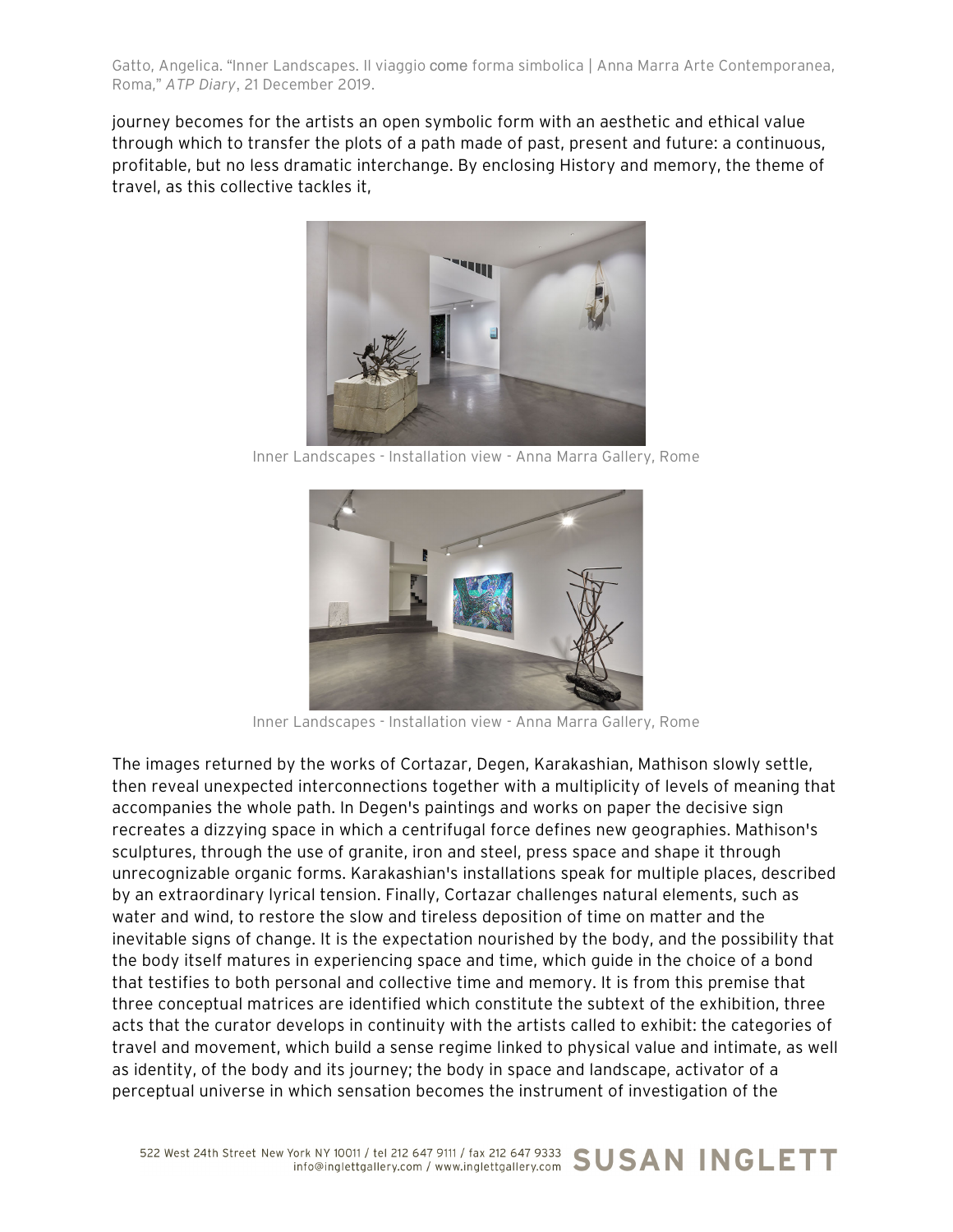world; roots, loss, awareness and resistance as cognitive strategies and mechanisms of and the possibility that the body itself matures in experiencing space and time, which guide in the choice of a bond that testifies to both personal and collective time and memory. It is from this premise that three conceptual matrices are identified which constitute the subtext of the exhibition, three acts that the curator develops in continuity with the artists called to exhibit: the categories of travel and movement, which build a sense regime linked to physical value and intimate, as well as identity, of the body and its journey; the body in space and landscape, activator of a perceptual universe in which sensation becomes the instrument of investigation of the world; roots, loss, awareness and resistance as cognitive strategies and mechanisms of and the possibility that the body itself matures in experiencing space and time, which guide in the choice of a bond that testifies to both personal and collective time and memory. It is from this premise that three conceptual matrices are identified which constitute the subtext of the exhibition, three acts that the curator develops in continuity with the artists called to exhibit: the categories of travel and movement, which build a sense regime linked to physical value and intimate, as well as identity, of the body and its journey; the body in space and landscape, activator of a perceptual universe in which sensation becomes the instrument of investigation of the world; roots, loss, awareness and resistance as cognitive strategies and mechanisms of *détournement* to make explicit an ethical and political function of art. As we read in the curatorial text that opens the catalog published by Gangemi "the body that knows is the custodian of the experiences lived and introduced into our biology which lead to further evolutions. The living body is open to the world, in a relentless relationship. What does the memory of our body carry? It preserves and expresses the relationship with our land and its relationships, but also the vital message towards the new and the unexpected, generated by change ".



Alexandra Karakashian, Orphans of Recent Events, 2019, Orphans of recent events, oil on canvas and wood, variable dimensions - Courtesy Galleria Anna Marra, Rome